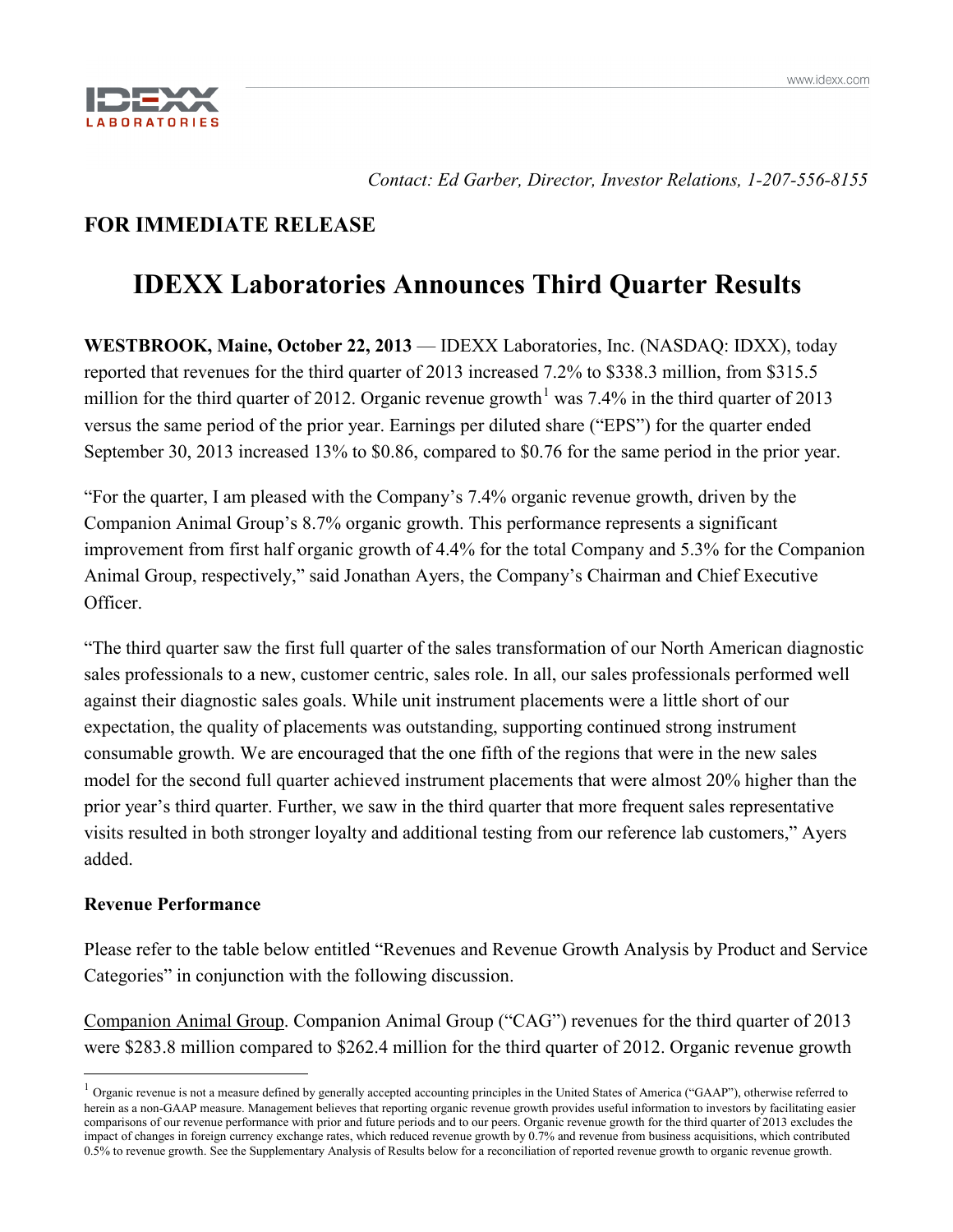of 8.7% was due to balanced performance across all annuity portions of CAG, including reference laboratory diagnostic and consulting services, VetLab<sup>®</sup> consumables and Rapid Assay products. The revenue increase in reference laboratory diagnostic and consulting services was largely the result of higher sales volumes driven by the acquisition of new customers, increased testing volumes from existing customers, improved customer retention, and, to a lesser extent, price increases. The revenue increase in VetLab consumables was primarily the result of higher sales volumes of consumables used with our Catalyst  $Dx^{\mathcal{R}}$  instruments due to the quality of our placements and our increasing installed base of instruments. Changes in foreign currency exchange rates reduced revenue growth by 0.9%, which was partly offset by revenue from acquisitions.

Water. Water revenues for the third quarter of 2013 were \$23.2 million compared to \$22.2 million for the third quarter of 2012. Organic revenue growth of 5.3% was due primarily to higher sales of our Colilert® products and increased sales volumes of our Filta-Max® products, driven by new account acquisitions. Changes in foreign currency exchange rates reduced revenue growth by 0.7%.

Livestock, Poultry and Dairy. Livestock, Poultry and Dairy ("LPD") revenues for the third quarter of 2013 were \$25.1 million compared to \$24.7 million for the third quarter of 2012. Revenue from the acquisition of a Brazilian distributor and changes in foreign currency exchange rates contributed 2.8% and 1.1%, respectively, to revenue growth. The 2.1% decline in organic revenue was due primarily to lower sales volumes of Bovine Spongiform Encephalopathy ("BSE") tests resulting from changes in European Union testing requirements, partly offset by higher sales volumes of certain swine tests.

## **Additional Operating Results for the Third Quarter**

Gross profit for the third quarter of 2013 increased \$15.1 million, or 8.9%, to \$185.8 million from \$170.6 million for the third quarter of 2012. As a percentage of total revenue, gross profit increased to 54.9% from 54.1%. The increase in the gross profit percentage was due primarily to price increases for our reference laboratory diagnostic and consulting services and a combination of higher relative sales of higher margin VetLab consumables and lower relative sales of lower margin VetLab instruments.

Selling, general and administrative ("SG&A") expense for the third quarter of 2013 was \$98.7 million, or 29.2% of revenue, compared to \$87.4 million, or 27.7% of revenue, for the third quarter of 2012. The increase in SG&A expense was due primarily to higher personnel-related costs associated with expanding and transitioning our sales force that previously represented either in-house or reference laboratory diagnostics to diagnostic consultants who now represent all CAG diagnostic modalities. Research and development ("R&D") expense for the third quarter of 2013 was \$21.6 million, or 6.4% of revenue, compared to \$20.3 million, or 6.5% of revenue for the third quarter of 2012. The increase in R&D expense resulted primarily from increased personnel-related costs and higher external consulting and development costs.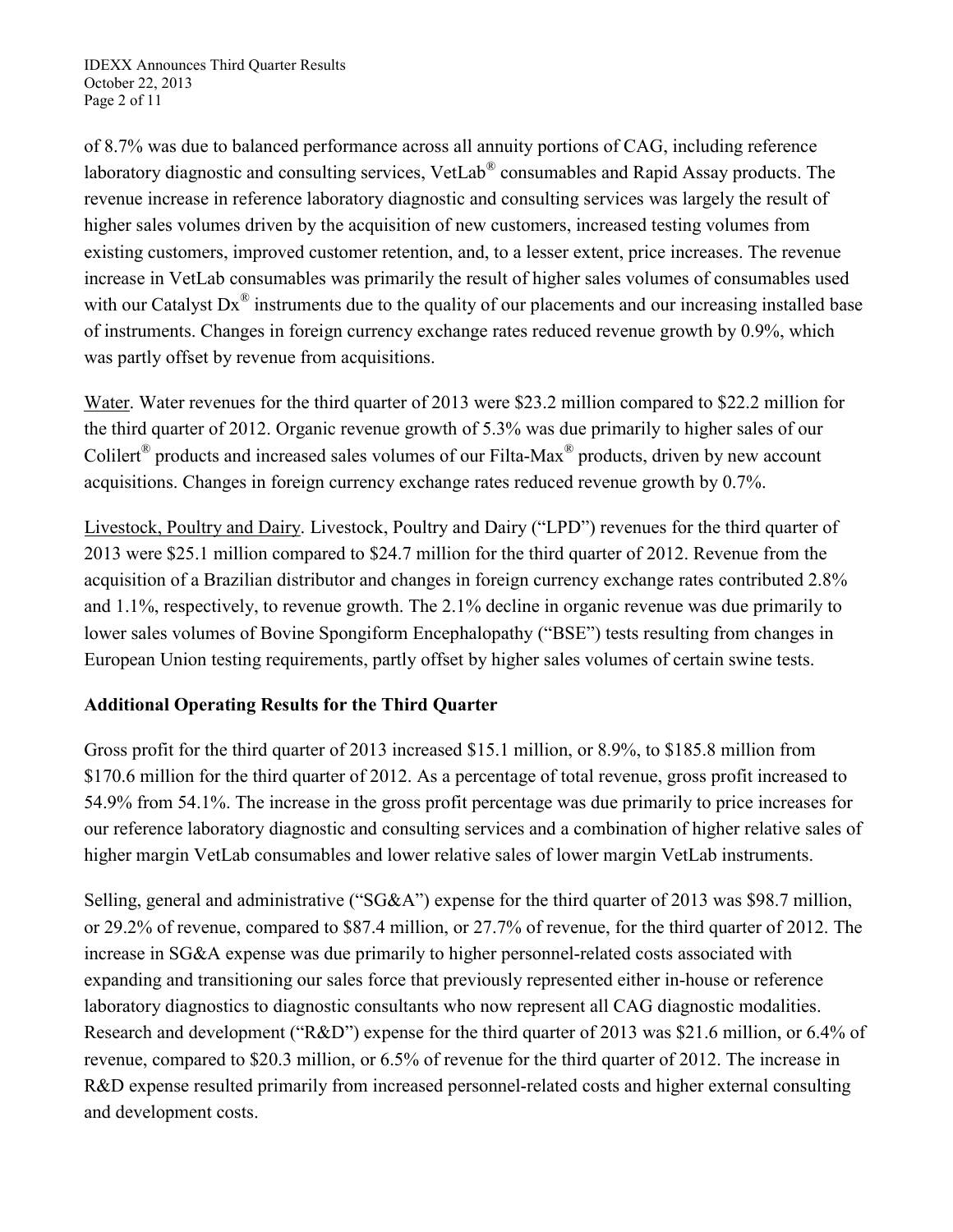IDEXX Announces Third Quarter Results October 22, 2013 Page 3 of 11

### **Supplementary Analysis of Results**

The accompanying financial tables provide more information concerning our revenue and other operating results for the three and nine months ended September 30, 2013.

### **Outlook for 2013 and 2014**

The Company provides the following updated guidance for 2013 and preliminary guidance for 2014.

### **2013**

- Organic revenue growth in the fourth quarter is expected to be 8.0% to 8.4%, resulting in full year revenue of approximately \$1.370 billion to \$1.372 billion.
- Diluted earnings per share for the full year are expected to be in the range of \$3.44 to \$3.48 per fully diluted share compared to our previous guidance range of \$3.42 to \$3.48 per fully diluted share.
- Free cash flow<sup>[2](#page-2-0)</sup> for the full year is expected to be approximately 95% to 100% of net income, consistent with our previous guidance.
- Capital expenditures for the full year are expected to be approximately \$90 million.

**2014** 

- Revenues for the full year are expected to be in the range of \$1.48 billion to \$1.50 billion, which represents reported revenue growth of 8% to 9% and organic revenue growth of 7% to 8% compared to projected revenue for 2013.
- Diluted earnings per share for the full year are expected to be in the range of \$3.76 to \$3.86 per fully diluted share.

The above guidance reflects an assumption that the value of the U.S. dollar relative to other currencies will remain at our current assumptions of the euro at \$1.35, the British pound at \$1.60, the Canadian dollar at \$0.97, the Australian dollar at \$0.94 and the Japanese Yen at ¥ 97 to the U.S. dollar for the balance of 2013 and 2014. For 2013, a 1% strengthening of the U.S. dollar would decrease revenue by approximately \$5.0 million and operating profit by approximately \$0.8 million on an annual basis. For 2014, a 1% strengthening of the U.S. dollar would decrease revenue by approximately \$5.0 million and operating profit by approximately \$1.0 million on an annual basis. Fluctuations in foreign currency exchange rates from current assumptions could have a significant positive or negative impact on our actual results of operations in both years.

<span id="page-2-0"></span> $2$  Free cash flow is a non-GAAP measure. We calculate free cash flow as cash generated from operations, excluding tax benefits attributable to share-based compensation arrangements, reduced by our investments in fixed assets. We feel free cash flow is a useful measure because it indicates the cash the operations of the business are generating after appropriate reinvestment for recurring investments in fixed assets that are required to operate the business. We believe this is a common financial measure useful to further evaluate the results of operations. Refer to our reconciliation below for our calculation of free cash flow for the nine months ended September 30, 2013 and 2012. With respect to this particular forward-looking projection, the Company is unable to provide a quantitative reconciliation at this time as the inputs to the measurement are difficult to predict and estimate, and are primarily dependent on future events.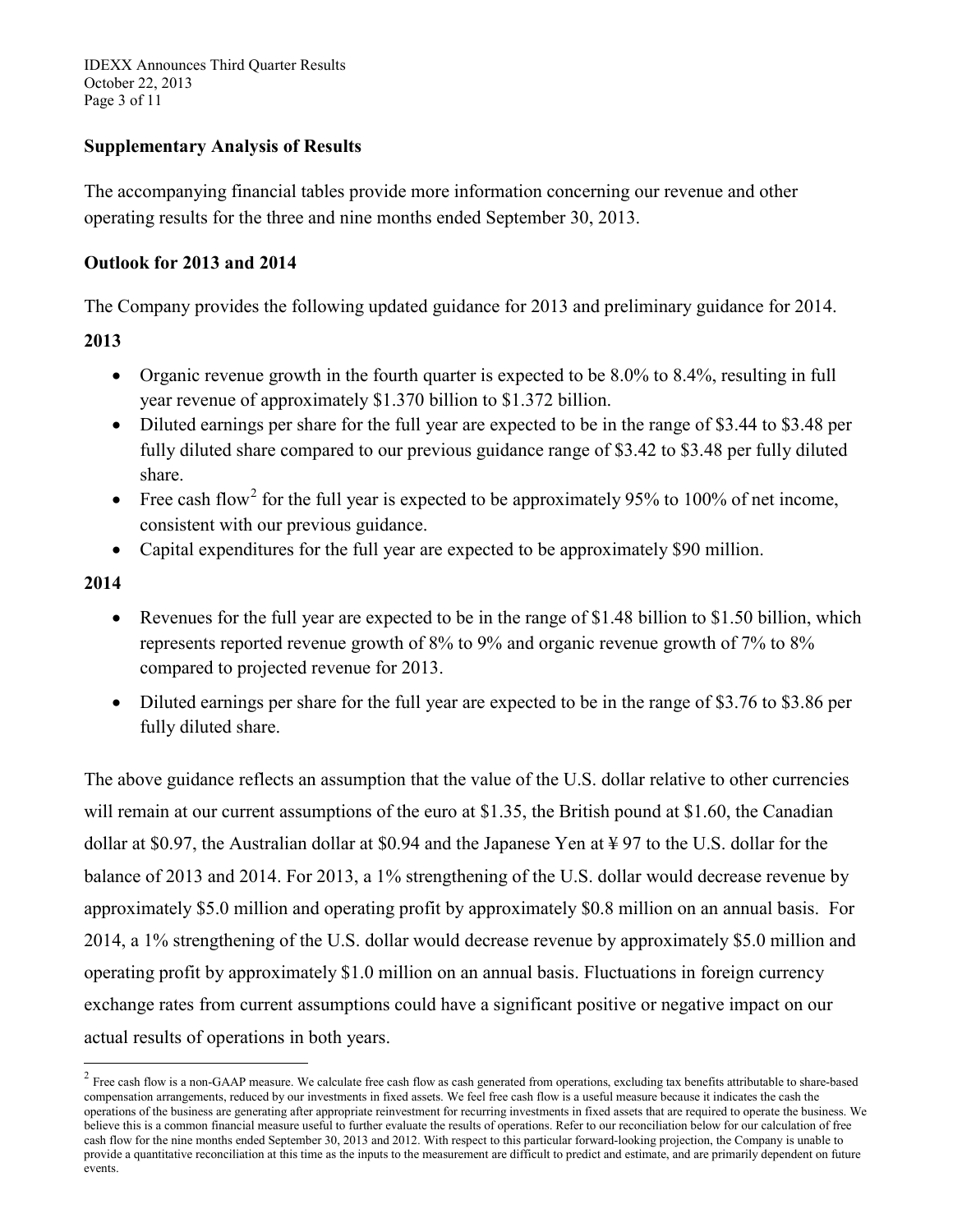IDEXX Announces Third Quarter Results October 22, 2013 Page 4 of 11

### **Conference Call and Webcast Information**

IDEXX Laboratories will be hosting a conference call today at 8:30 a.m. (Eastern) to discuss its third quarter results and management's outlook. To participate in the conference call, dial 1-612-332-0820 or 1-877-777-1968 and reference confirmation code 305268. An audio replay will be available through October 29, 2013 by dialing 1-320-365-3844 and referencing replay code 305268.

The call will also be available via live or archived webcast on the IDEXX Laboratories' web site at [http://www.idexx.com.](http://www.idexx.com/)

### **About IDEXX Laboratories, Inc.**

IDEXX Laboratories, Inc. is a leader in pet healthcare innovation, serving practicing veterinarians around the world with a broad range of diagnostic and information technology-based products and services. IDEXX products enhance the ability of veterinarians to provide advanced medical care, improve staff efficiency and build more economically successful practices. IDEXX is also a worldwide leader in providing diagnostic tests and information for livestock and poultry and tests for the quality and safety of water and milk. Headquartered in Maine, IDEXX Laboratories employs approximately 5,500 people and offers products to customers in over 175 countries.

### **Note Regarding Forward-Looking Statements**

*This press release contains statements about the Company's business prospects and estimates of the Company's financial results for future periods that are forward-looking statements as defined in the Private Securities Litigation Reform Act of 1995. Forward-looking statements can be identified by the use of words such as "expects," "may," "anticipates," "intends," "would," "will," "plans," "believes," "* estimates," "should," and similar words and expressions. These statements are based on management's expectations of future events as *of the date of this press release, and the Company assumes no obligation to update any forward-looking statements as a result of new information or future events or developments. Actual results could differ materially from management's expectations. Factors that could cause or contribute to such differences include the following: the Company's ability to develop, manufacture, introduce and market new products and enhancements to existing products*; *the Company's ability to achieve cost improvements in its worldwide network of laboratories and in the manufacture of in-clinic instruments; the Company's ability to identify acquisition opportunities, complete acquisitions and integrate acquired businesses; disruptions, shortages or pricing changes that affect the Company's purchases of products*  and materials from third parties, including from sole source suppliers; the Company's ability to manufacture complex biologic products; *the impact of a weak economy on demand for the Company's products and services; the effectiveness of the Company's sales and marketing activities; the effect of government regulation on the Company's business, including government decisions about whether and when to approve the Company's products and decisions regarding labeling, manufacturing and marketing products; the impact of a change in the status of one of the Company's distributors on the Company's results of operations; the Company's ability to obtain patent and other intellectual property protection for its products, successfully enforce its intellectual property rights and defend itself against third party claims against the Company; the impact of distributor purchasing decisions on sales of the Company's products that are sold through distribution; the impact of competition, technological change, veterinary hospital consolidation, and the prevalence of buying consortiums on the markets for the Company's products; changes or trends in veterinary medicine that affect the rate of use of the Company's products and services by veterinarians; the impact of the Company's inexperience and small scale in the human point-of-care market; the effects of operations outside the U.S., including from currency fluctuations, different regulatory, political and economic conditions, and different market conditions; the effects of interruptions to the Company's operations due to natural disasters or system failures; the impact of any class action litigation due to stock price volatility; the effect on the Company's stock price if quarterly or annual operations results do not meet expectations of market analysts or investors in future periods; and potential exposures related to our worldwide provision for income taxes and the potential loss of tax incentives. A further description of these and other factors can be found in the Company's Quarterly Report on Form 10-Q for the quarter ended June 30, 2013, in the section captioned "Risk Factors."*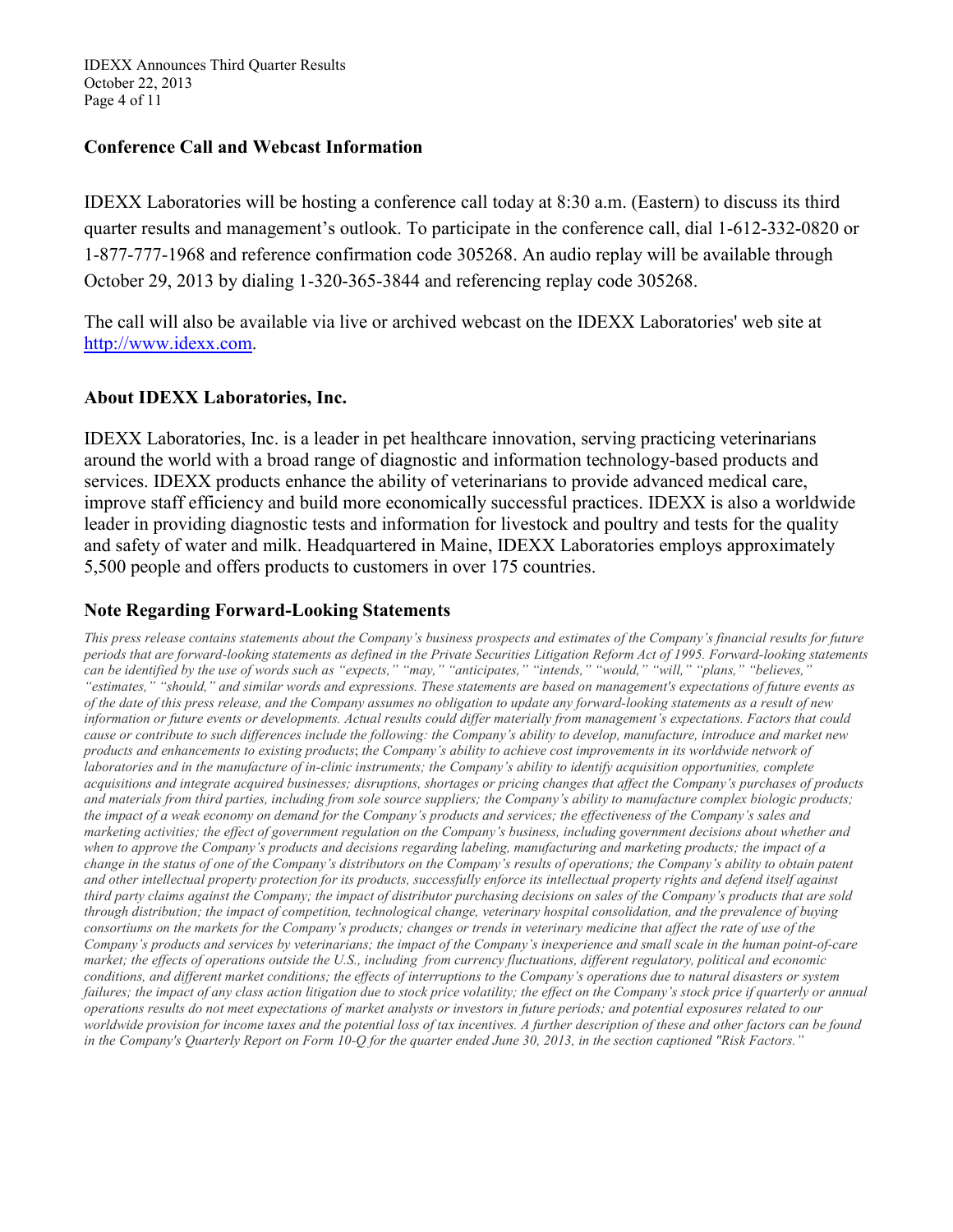#### **IDEXX Laboratories, Inc. and Subsidiaries Consolidated Statement of Operations**

*Amounts in thousands except per share data (Unaudited)*

|                     |                                               | <b>Three Months Ended</b><br><b>Nine Months Ended</b> |               |    |               |               |           |               |  |
|---------------------|-----------------------------------------------|-------------------------------------------------------|---------------|----|---------------|---------------|-----------|---------------|--|
|                     |                                               |                                                       | September 30, |    | September 30, | September 30, |           | September 30, |  |
|                     |                                               |                                                       | 2013          |    | 2012          |               | 2013      | 2012          |  |
| <b>Revenue:</b>     | Revenue                                       | \$                                                    | 338,297       | S. | 315,475       | \$            | 1,022,985 | \$<br>973,800 |  |
| <b>Expenses and</b> |                                               |                                                       |               |    |               |               |           |               |  |
| Income:             | Cost of revenue                               |                                                       | 152,514       |    | 144,840       |               | 455,532   | 443,702       |  |
|                     | Gross profit                                  |                                                       | 185,783       |    | 170,635       |               | 567,453   | 530,098       |  |
|                     | Sales and marketing                           |                                                       | 60,079        |    | 52,067        |               | 179,641   | 164,238       |  |
|                     | General and administrative                    |                                                       | 38,651        |    | 35,307        |               | 116,871   | 105,760       |  |
|                     | Research and development                      |                                                       | 21,568        |    | 20,349        |               | 65,507    | 60,964        |  |
|                     | Income from operations                        |                                                       | 65,485        |    | 62,912        |               | 205,434   | 199,136       |  |
|                     | Interest expense, net                         |                                                       | 1,007         |    | 400           |               | 2,132     | 1,603         |  |
|                     | Income before provision for income taxes      |                                                       | 64,478        |    | 62,512        |               | 203,302   | 197,533       |  |
|                     | Provision for income taxes                    |                                                       | 18,786        |    | 19,639        |               | 58,745    | 62,606        |  |
| <b>Net Income:</b>  | Net income                                    |                                                       | 45,692        |    | 42,873        |               | 144,557   | 134,927       |  |
|                     | Less: Noncontrolling interest in subsidiary's |                                                       |               |    |               |               |           |               |  |
|                     | earnings                                      |                                                       | 4             |    | 20            |               | 15        | 14            |  |
|                     | Net income attributable to stockholders       | \$                                                    | 45,688        | \$ | 42,853        | \$            | 144,542   | \$<br>134,913 |  |
|                     | Earnings per share: Basic                     | \$                                                    | 0.87          | \$ | 0.78          | \$            | 2.70      | \$<br>2.45    |  |
|                     | Earnings per share: Diluted                   | \$                                                    | 0.86          | \$ | 0.76          | S             | 2.66      | \$<br>2.40    |  |
|                     | Shares outstanding: Basic                     |                                                       | 52,450        |    | 54,938        |               | 53,562    | 55,074        |  |
|                     | Shares outstanding: Diluted                   |                                                       | 53,242        |    | 56,088        |               | 54,391    | 56,270        |  |

#### **IDEXX Laboratories, Inc. and Subsidiaries Selected Operating Information** *(Unaudited)*

|                      |                                             | <b>Three Months Ended</b> |               | <b>Nine Months Ended</b> |               |  |  |  |
|----------------------|---------------------------------------------|---------------------------|---------------|--------------------------|---------------|--|--|--|
|                      |                                             | September 30,             | September 30, | September 30,            | September 30, |  |  |  |
|                      |                                             | 2013                      | 2012          | 2013                     | 2012          |  |  |  |
| Operating            | Gross profit                                | 54.9%                     | 54.1%         | 55.5%                    | 54.4%         |  |  |  |
| Ratios (as a         | Sales, marketing, general and               |                           |               |                          |               |  |  |  |
| percentage of        | administrative expense                      | 29.2%                     | 27.7%         | 29.0%                    | 27.7%         |  |  |  |
| revenue):            | Research and development expense            | 6.4%                      | $6.5\%$       | 6.4%                     | $6.3\%$       |  |  |  |
|                      | Income from operations $(1)$                | 19.4%                     | 19.9%         | 20.0%                    | 20.4%         |  |  |  |
| <b>International</b> | International revenue <i>(in thousands)</i> | 137,889<br>S              | 129.139<br>S  | 420,653<br>S.            | 397,373<br>\$ |  |  |  |
| <b>Revenue:</b>      | International revenue as percentage of      |                           |               |                          |               |  |  |  |
|                      | total revenue                               | 40.7%                     | 40.9%         | 41.1%                    | 40.8%         |  |  |  |

(1) Amounts presented may not recalculate due to rounding.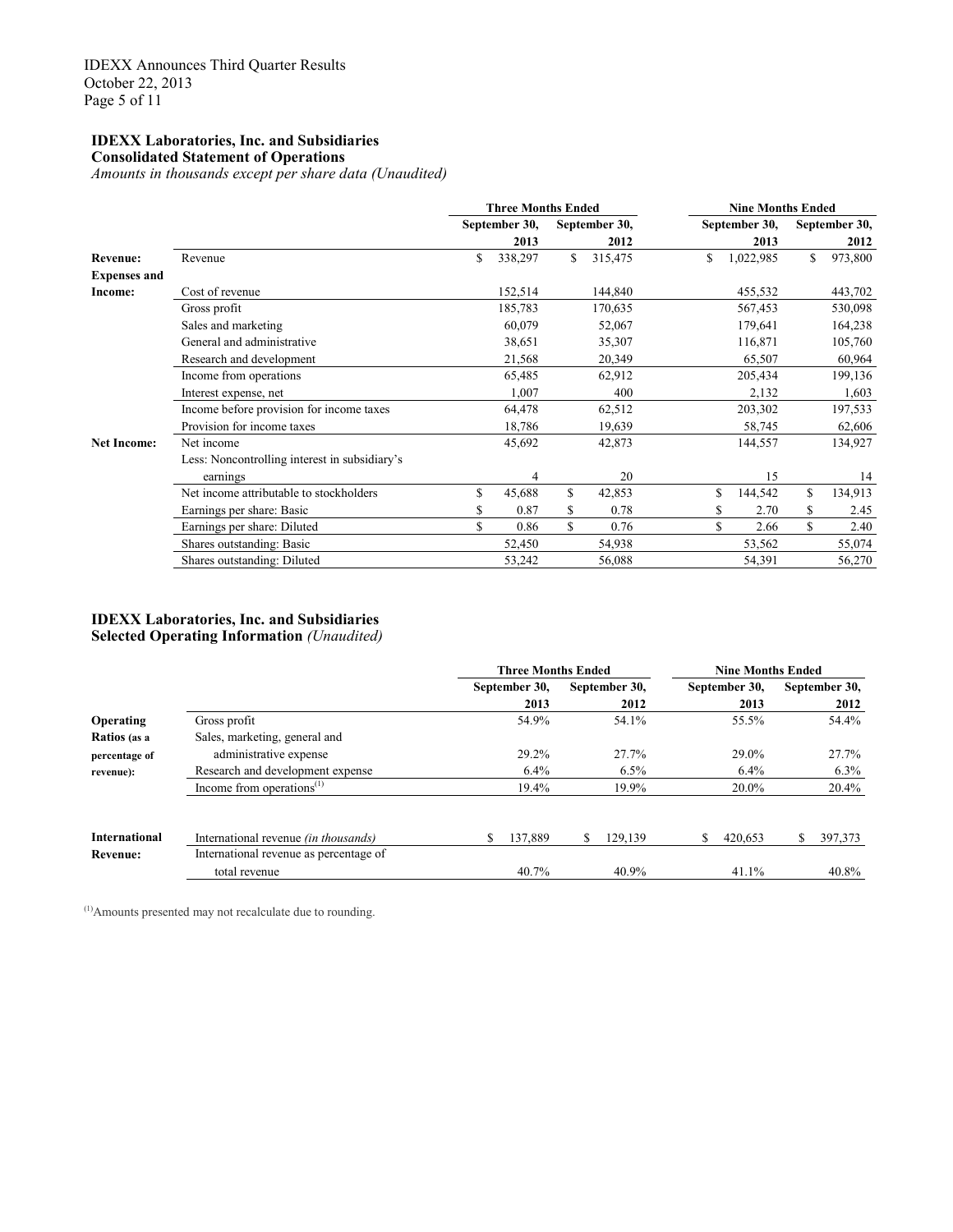**Segment Information**

*Amounts in thousands (Unaudited)*

|                      |                            | <b>Three Months Ended</b> |            | <b>Three Months Ended</b> |               |            |  |  |
|----------------------|----------------------------|---------------------------|------------|---------------------------|---------------|------------|--|--|
|                      |                            | September 30,             | Percent of |                           | September 30, | Percent of |  |  |
|                      |                            | 2013                      | Revenue    |                           | 2012          | Revenue    |  |  |
| <b>Revenue:</b>      | CAG                        | \$<br>283,843             |            | \$                        | 262,357       |            |  |  |
|                      | Water                      | 23,247                    |            |                           | 22,223        |            |  |  |
|                      | <b>LPD</b>                 | 25,131                    |            |                           | 24,696        |            |  |  |
|                      | Other                      | 6,076                     |            |                           | 6,199         |            |  |  |
|                      | Total                      | \$<br>338,297             |            | \$                        | 315,475       |            |  |  |
| <b>Gross Profit:</b> | CAG                        | \$<br>152,359             | 53.7%      | \$                        | 138,558       | 52.8%      |  |  |
|                      | Water                      | 15,598                    | 67.1%      |                           | 14,489        | 65.2%      |  |  |
|                      | <b>LPD</b>                 | 13,140                    | 52.3%      |                           | 14,632        | 59.2%      |  |  |
|                      | Other                      | 2,978                     | 49.0%      |                           | 2,575         | 41.5%      |  |  |
|                      | <b>Unallocated Amounts</b> | 1,708                     | N/A        |                           | 381           | N/A        |  |  |
|                      | Total                      | \$<br>185,783             | 54.9%      | \$                        | 170,635       | 54.1%      |  |  |
| <b>Income from</b>   |                            |                           |            |                           |               |            |  |  |
| <b>Operations:</b>   | CAG                        | \$<br>52,711              | 18.6%      | \$                        | 50,651        | 19.3%      |  |  |
|                      | Water                      | 10,414                    | 44.8%      |                           | 10,128        | 45.6%      |  |  |
|                      | <b>LPD</b>                 | 1,125                     | 4.5%       |                           | 3,873         | 15.7%      |  |  |
|                      | Other                      | 612                       | 10.1%      |                           | (488)         | $(7.9\%)$  |  |  |
|                      | <b>Unallocated Amounts</b> | 623                       | N/A        |                           | (1,252)       | N/A        |  |  |
|                      | Total                      | \$<br>65,485              | 19.4%      | \$                        | 62,912        | 19.9%      |  |  |

|                      |                            | <b>Nine Months Ended</b> |            | <b>Nine Months Ended</b> |            |  |  |  |
|----------------------|----------------------------|--------------------------|------------|--------------------------|------------|--|--|--|
|                      |                            | September 30,            | Percent of | September 30,            | Percent of |  |  |  |
|                      |                            | 2013                     | Revenue    | 2012                     | Revenue    |  |  |  |
| <b>Revenue:</b>      | CAG                        | \$<br>856,617            |            | \$<br>808,724            |            |  |  |  |
|                      | Water                      | 66,297                   |            | 63,788                   |            |  |  |  |
|                      | <b>LPD</b>                 | 81,448                   |            | 82,413                   |            |  |  |  |
|                      | Other                      | 18,623                   |            | 18,875                   |            |  |  |  |
|                      | Total                      | \$1,022,985              |            | \$<br>973,800            |            |  |  |  |
| <b>Gross Profit:</b> | CAG                        | \$<br>464,301            | 54.2%      | \$<br>425,867            | 52.7%      |  |  |  |
|                      | Water                      | 44,136                   | 66.6%      | 42,250                   | 66.2%      |  |  |  |
|                      | <b>LPD</b>                 | 44,270                   | 54.4%      | 49,801                   | 60.4%      |  |  |  |
|                      | Other                      | 9,235                    | 49.6%      | 8,151                    | 43.2%      |  |  |  |
|                      | <b>Unallocated Amounts</b> | 5,511                    | N/A        | 4,029                    | N/A        |  |  |  |
|                      | Total                      | \$<br>567,453            | 55.5%      | \$<br>530,098            | 54.4%      |  |  |  |
| <b>Income from</b>   |                            |                          |            |                          |            |  |  |  |
| <b>Operations:</b>   | CAG                        | \$<br>167,377            | 19.5%      | \$<br>157,337            | 19.5%      |  |  |  |
|                      | Water                      | 28,682                   | 43.3%      | 28,619                   | 44.9%      |  |  |  |
|                      | <b>LPD</b>                 | 9,176                    | 11.3%      | 15,563                   | 18.9%      |  |  |  |
|                      | Other                      | 1,888                    | 10.1%      | (314)                    | $(1.7\%)$  |  |  |  |
|                      | <b>Unallocated Amounts</b> | (1,689)                  | N/A        | (2,069)                  | N/A        |  |  |  |
|                      | Total                      | \$<br>205,434            | 20.1%      | \$<br>199,136            | 20.4%      |  |  |  |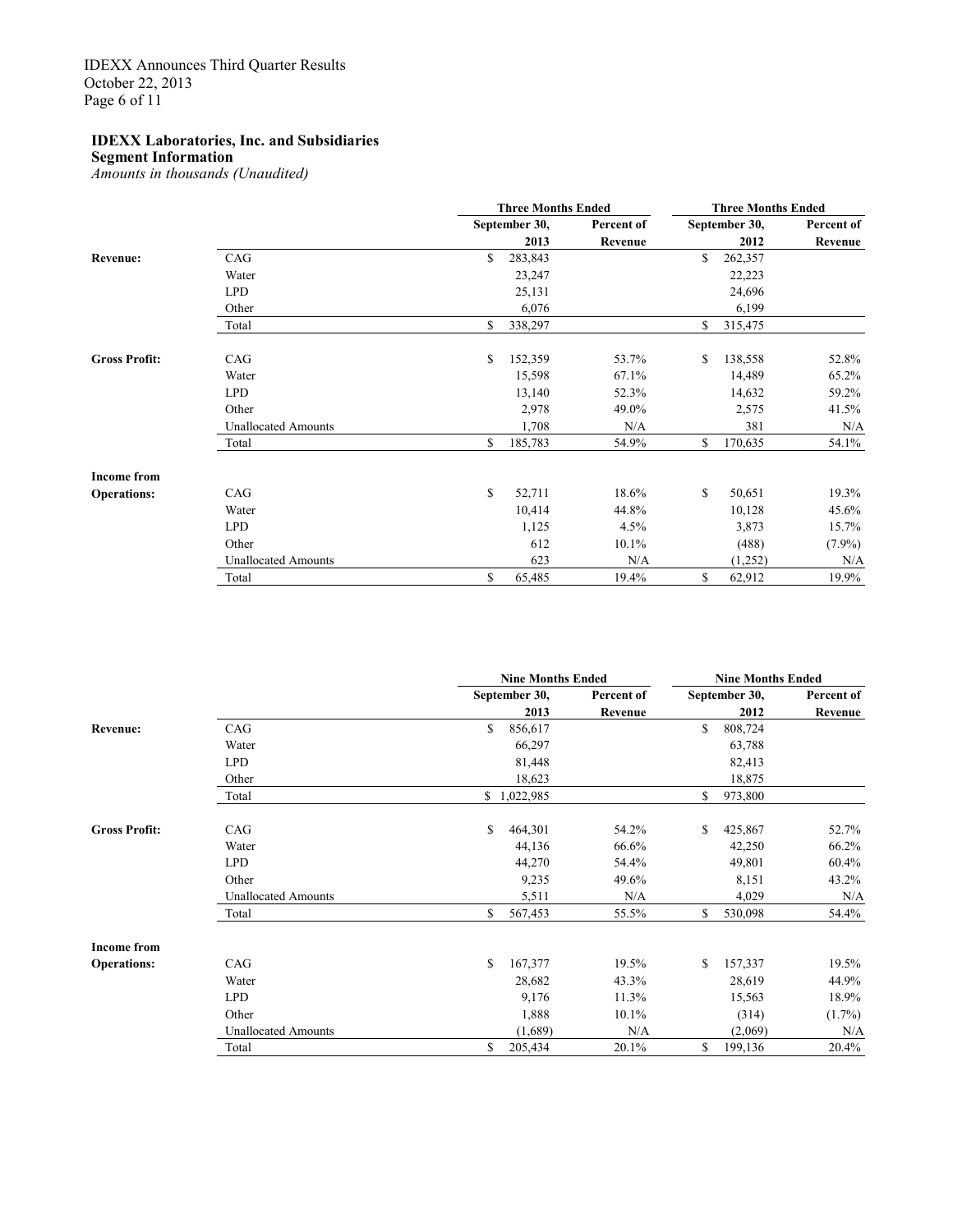**Revenues and Revenue Growth Analysis by Product and Service Categories**

*Amounts in thousands (Unaudited)*

| <b>Net Revenue</b> | Three<br><b>Months</b><br>Ended<br><b>September</b><br>30, 2013 | Three<br><b>Months</b><br>Ended<br><b>September</b><br>30, 2012 | Dollar<br>Change | Percentage<br>Change | Percentage<br><b>Change from</b><br>Currence <sup>(1)</sup> | Percentage<br><b>Change from</b><br>Acquisitions <sup><math>(2)</math></sup> | <b>Organic Revenue</b><br>$Growth^{(3)}$ |
|--------------------|-----------------------------------------------------------------|-----------------------------------------------------------------|------------------|----------------------|-------------------------------------------------------------|------------------------------------------------------------------------------|------------------------------------------|
|                    |                                                                 |                                                                 |                  |                      |                                                             |                                                                              |                                          |
| CAG                | 283,843 \$                                                      | 262,357 \$                                                      | 21,486           | 8.2%                 | $(0.9\%)$                                                   | $0.4\%$                                                                      | 8.7%                                     |
| Water              | 23,247                                                          | 22,223                                                          | 1,024            | $4.6\%$              | $(0.7\%)$                                                   | $\overline{\phantom{0}}$                                                     | 5.3%                                     |
| <b>LPD</b>         | 25,131                                                          | 24,696                                                          | 435              | 1.8%                 | $1.1\%$                                                     | 2.8%                                                                         | $(2.1\%)$                                |
| Other              | 6.076                                                           | 6.199                                                           | (123)            | $(2.0\%)$            | $0.3\%$                                                     | $\overline{\phantom{a}}$                                                     | $(2.3\%)$                                |
| Total              | 338,297                                                         | 315,475                                                         | 22,822           | $7.2\%$              | $(0.7\%)$                                                   | $0.5\%$                                                                      | $7.4\%$                                  |

| <b>Net CAG Revenue</b>                                         | <b>Three</b><br><b>Months</b><br>Ended<br><b>September</b><br>30, 2013 | <b>Three</b><br><b>Months</b><br>Ended<br>September<br>30, 2012 | Dollar<br>Change | Percentage<br>Change | Percentage<br><b>Change from</b><br>Currency <sup>(1)</sup> | Percentage<br><b>Change from</b><br>Acquisitions <sup>(2)</sup> | <b>Organic Revenue</b><br>$Growth^{(3)}$ |
|----------------------------------------------------------------|------------------------------------------------------------------------|-----------------------------------------------------------------|------------------|----------------------|-------------------------------------------------------------|-----------------------------------------------------------------|------------------------------------------|
|                                                                |                                                                        |                                                                 |                  |                      |                                                             |                                                                 |                                          |
| $VetLab^{\otimes}$ instruments                                 | \$<br>19,085 \$                                                        | 21,730 \$                                                       | (2,645)          | $(12.2\%)$           | $(2.0\%)$                                                   |                                                                 | $(10.2\%)$                               |
| VetLab consumables                                             | 75,813                                                                 | 67.703                                                          | 8,110            | 12.0%                | $(0.7\%)$                                                   | $\blacksquare$                                                  | 12.7%                                    |
| VetLab service and accessories                                 | 13,047                                                                 | 11,892                                                          | 1,155            | $9.7\%$              | $(2.6\%)$                                                   | ۰.                                                              | $12.3\%$                                 |
| Rapid assay products                                           | 43,042                                                                 | 39,315                                                          | 3,727            | $9.5\%$              | $(0.5\%)$                                                   | $\sim$                                                          | $10.0\%$                                 |
| Reference laboratory diagnostic and<br>consulting services     | 110,291                                                                | 101.449                                                         | 8,842            | 8.7%                 | $(0.9\%)$                                                   | $0.3\%$                                                         | $9.3\%$                                  |
| Customer information management and<br>digital imaging systems | 22,565                                                                 | 20,268                                                          | 2,297            | $11.3\%$             | $(0.4\%)$                                                   | $3.1\%$                                                         | $8.6\%$                                  |
| Net CAG revenue                                                | \$<br>283.843                                                          | 262,357                                                         | 21,486           | 8.2%                 | $(0.9\%)$                                                   | $0.4\%$                                                         | 8.7%                                     |

 $<sup>(1)</sup>$ The percentage change from currency is a non-GAAP measure. It represents the percentage change in revenue resulting from the difference between the</sup> average exchange rates during the three months ended September 30, 2013 and the same period of the prior year applied to foreign currency denominated revenues for the three months ended September 30, 2013.

 $^{(2)}$ The percentage change from acquisitions is a non-GAAP measure. It represents the percentage change in revenue during the three months ended September 30, 2013 compared to the three months ended September 30, 2012 attributed to acquisitions subsequent to June 30, 2012.

<sup>(3)</sup>Organic revenue growth is a non-GAAP measure and represents the percentage change in revenue during the three months ended September 30, 2013 compared to the three months ended September 30, 2012 net of acquisitions and the effect of changes in foreign currency exchange rates.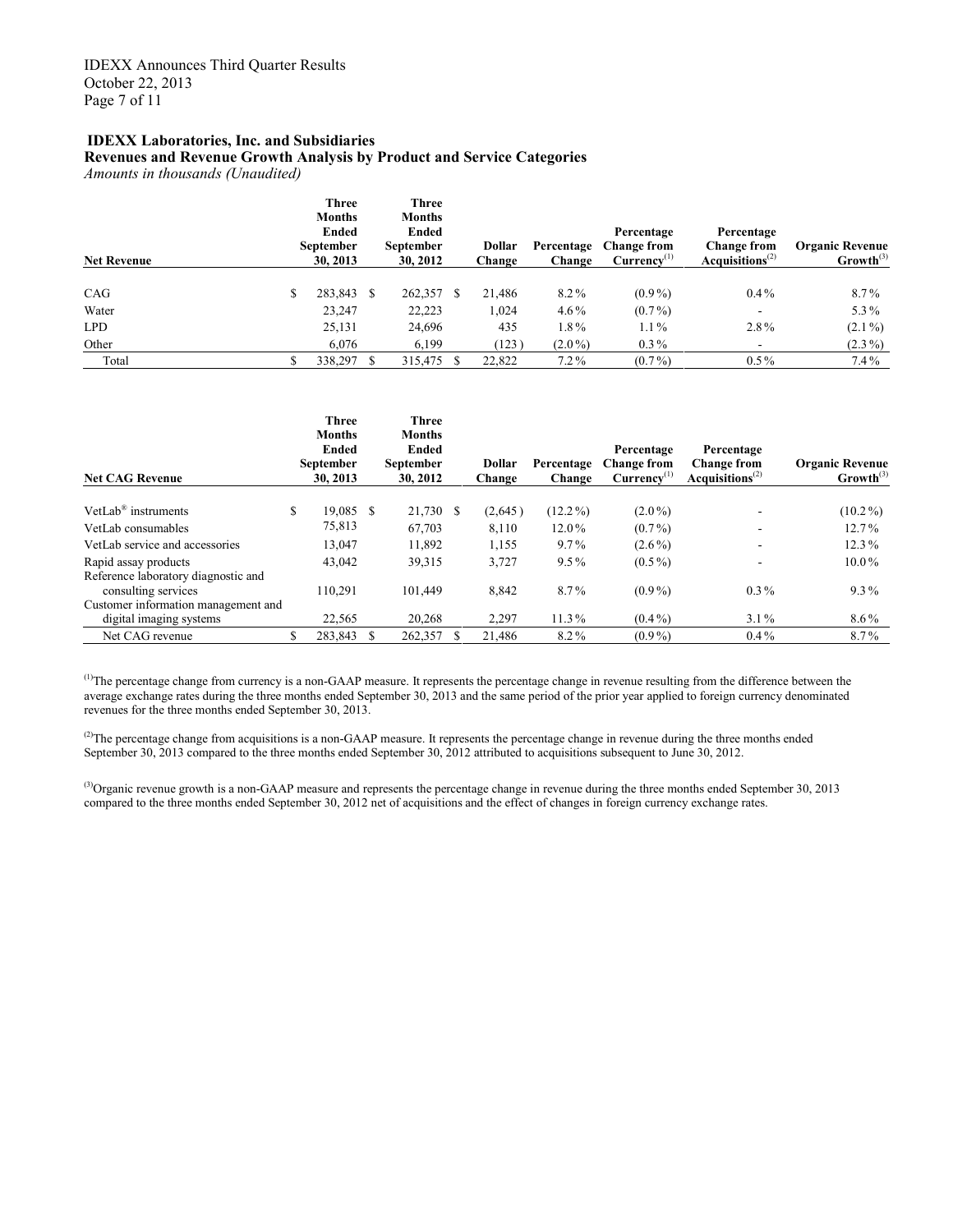**Revenues and Revenue Growth Analysis by Product and Service Categories**

*Amounts in thousands (Unaudited)* **Nine** 

| <b>Net Revenue</b> | <b>Nine</b><br><b>Months</b><br>Ended<br>September<br>30, 2013 |    | <b>Nine</b><br>Months<br>Ended<br>September<br>30, 2012 | <b>Dollar</b><br>Change | Percentage<br>Change | Percentage<br><b>Change from</b><br>Currence <sup>(1)</sup> | Percentage<br><b>Change from</b><br>Acquisitions <sup><math>(2)</math></sup> | <b>Organic Revenue</b><br>$Growth^{(3)}$ |
|--------------------|----------------------------------------------------------------|----|---------------------------------------------------------|-------------------------|----------------------|-------------------------------------------------------------|------------------------------------------------------------------------------|------------------------------------------|
| CAG                | \$<br>856,617                                                  | -8 | 808,724                                                 | 47,893                  | 5.9%                 | $(0.8\%)$                                                   | $0.3\%$                                                                      | $6.4\%$                                  |
|                    |                                                                |    |                                                         |                         |                      |                                                             |                                                                              |                                          |
| Water              | 66,297                                                         |    | 63,788                                                  | 2,509                   | 3.9%                 | $(0.6\%)$                                                   | -                                                                            | $4.5\%$                                  |
| <b>LPD</b>         | 81.448                                                         |    | 82,413                                                  | (965)                   | $(1.2\%)$            | $0.1\%$                                                     | $0.8\%$                                                                      | $(2.1\%)$                                |
| Other              | 18,623                                                         |    | 18,875                                                  | (252)                   | $(1.3\%)$            | $0.1\%$                                                     |                                                                              | $(1.4\%)$                                |
| Total              | ,022,985                                                       |    | 973,800                                                 | 49,185                  | $5.1\%$              | $(0.7\%)$                                                   | $0.4\%$                                                                      | 5.4%                                     |

| <b>Net CAG Revenue</b>                                         |    | <b>Nine</b><br><b>Months</b><br><b>Ended</b><br><b>September</b><br>30, 2013 |    | <b>Nine</b><br><b>Months</b><br>Ended<br><b>September</b><br>30, 2012 |    | <b>Dollar</b><br>Change | Percentage<br>Change | Percentage<br><b>Change from</b><br>Currency <sup>(1)</sup> | Percentage<br><b>Change from</b><br>Acquisitions <sup><math>(2)</math></sup> | <b>Organic Revenue</b><br>$Growth^{(3)}$ |
|----------------------------------------------------------------|----|------------------------------------------------------------------------------|----|-----------------------------------------------------------------------|----|-------------------------|----------------------|-------------------------------------------------------------|------------------------------------------------------------------------------|------------------------------------------|
|                                                                |    |                                                                              |    |                                                                       |    |                         |                      |                                                             |                                                                              |                                          |
| VetLab <sup>®</sup> instruments                                | \$ | 55,622                                                                       | -S | 65,553                                                                | -S | (9.931)                 | $(15.1\%)$           | $(1.1\%)$                                                   |                                                                              | $(14.0\%)$                               |
| VetLab consumables                                             |    | 229.805                                                                      |    | 206,398                                                               |    | 23,407                  | $11.3\%$             | $(0.8\%)$                                                   |                                                                              | 12.1%                                    |
| VetLab service and accessories                                 |    | 38.225                                                                       |    | 35,614                                                                |    | 2,611                   | $7.3\%$              | $(2.8\%)$                                                   | $\overline{\phantom{a}}$                                                     | $10.1\%$                                 |
| Rapid assay products                                           |    | 133,182                                                                      |    | 128,556                                                               |    | 4,626                   | $3.6\%$              | $(0.7\%)$                                                   |                                                                              | $4.3\%$                                  |
| Reference laboratory diagnostic and<br>consulting services     |    | 333,857                                                                      |    | 309,696                                                               |    | 24,161                  | 7.8%                 | $(0.7\%)$                                                   | $0.2\%$                                                                      | 8.3%                                     |
| Customer information management and<br>digital imaging systems |    | 65,926                                                                       |    | 62,907                                                                |    | 3,019                   | $4.8\%$              | $(0.2\%)$                                                   | $3.2\%$                                                                      | $1.8\%$                                  |
| Net CAG revenue                                                | S  | 856,617                                                                      | S  | 808,724                                                               |    | 47,893                  | 5.9%                 | $(0.8\%)$                                                   | $0.3\%$                                                                      | $6.4\%$                                  |

 $<sup>(1)</sup>$ The percentage change from currency is a non-GAAP measure. It represents the percentage change in revenue resulting from the difference between the</sup> average exchange rates during the nine months ended September 30, 2013 and the same period of the prior year applied to foreign currency denominated revenues for the nine months ended September 30, 2013.

 $^{(2)}$ The percentage change from acquisitions is a non-GAAP measure. It represents the percentage change in revenue during the nine months ended September 30, 2013 compared to the nine months ended September 30, 2012 attributed to acquisitions subsequent to December 31, 2011.

 $(3)$ Organic revenue growth is a non-GAAP measure and represents the percentage change in revenue during the nine months ended September 30, 2013 compared to the nine months ended September 30, 2012 net of acquisitions and the effect of changes in foreign currency exchange rates.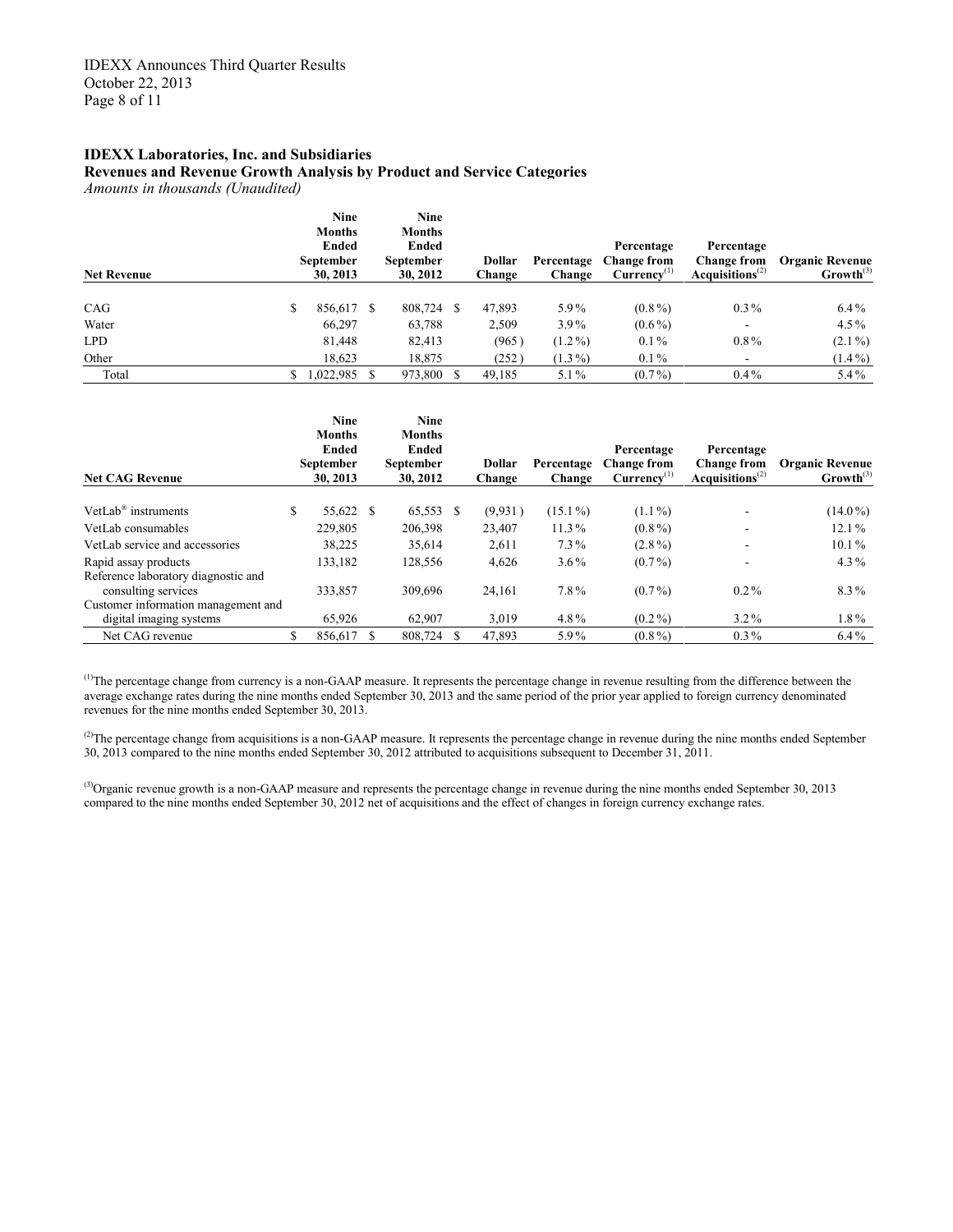**Consolidated Balance Sheet**

*Amounts in thousands (Unaudited)*

|                        |                                            | September 30,   | December 31,             |
|------------------------|--------------------------------------------|-----------------|--------------------------|
|                        |                                            | 2013            | 2012                     |
| Assets:                | <b>Current Assets:</b>                     |                 |                          |
|                        | Cash and cash equivalents                  | \$<br>264,811   | <sup>\$</sup><br>223,986 |
|                        | Accounts receivable, net                   | 151,568         | 138,324                  |
|                        | Inventories                                | 145,987         | 140,946                  |
|                        | Other current assets                       | 62,857          | 66,281                   |
|                        | <b>Total current assets</b>                | 625,223         | 569,537                  |
|                        | Property and equipment, net                | 274,158         | 245,177                  |
|                        | Other long-term assets, net                | 295,857         | 288,888                  |
|                        | <b>Total assets</b>                        | \$1,195,238     | 1,103,602<br>S.          |
| <b>Liabilities</b> and |                                            |                 |                          |
| Stockholders'          |                                            |                 |                          |
| Equity:                | <b>Current Liabilities:</b>                |                 |                          |
|                        | Accounts payable                           | \$<br>38,131    | <sup>\$</sup><br>35,288  |
|                        | <b>Accrued liabilities</b>                 | 134,161         | 137,746                  |
|                        | Debt                                       | 398,219         | 213,107                  |
|                        | Deferred revenue                           | 22,441          | 20,192                   |
|                        | <b>Total current liabilities</b>           | 592,952         | 406,333                  |
|                        | Long-term debt, net of current portion     | 624             | 1,394                    |
|                        | Other long-term liabilities                | 66,767          | 59,618                   |
|                        | <b>Total long-term liabilities</b>         | 67,391          | 61,012                   |
|                        | Total stockholders' equity                 | 534,846         | 636,223                  |
|                        | Noncontrolling interest                    | 49              | 34                       |
|                        | <b>Total equity</b>                        | 534,895         | 636,257                  |
|                        | Total liabilities and stockholders' equity | \$<br>1,195,238 | S<br>1,103,602           |
|                        |                                            |                 |                          |

#### **IDEXX Laboratories, Inc. and Subsidiaries Selected Balance Sheet Information** *(Unaudited)*

|                      |                              | September 30,<br>2013 | <b>June 30.</b><br>2013 | March 31.<br>2013 | December 31,<br>2012 | September 30,<br>2012 |
|----------------------|------------------------------|-----------------------|-------------------------|-------------------|----------------------|-----------------------|
| <b>Selected</b>      |                              |                       |                         |                   |                      |                       |
| <b>Balance Sheet</b> | Days sales outstanding $(1)$ | 41.9                  | 41.2                    | 40.8              | 39.9                 | 41.7                  |
| Information:         | Inventory turns $(2)$        |                       |                         |                   |                      |                       |

 $<sup>(1)</sup>$ Days sales outstanding represents the average of the accounts receivable balances at the beginning and end of each quarter divided by revenue for that</sup> quarter, the result of which is then multiplied by 91.25 days.

 $^{(2)}$  Inventory turns represents inventory-related cost of product sales for the 12 months preceding each quarter-end divided by the inventory balance at the end of the quarter.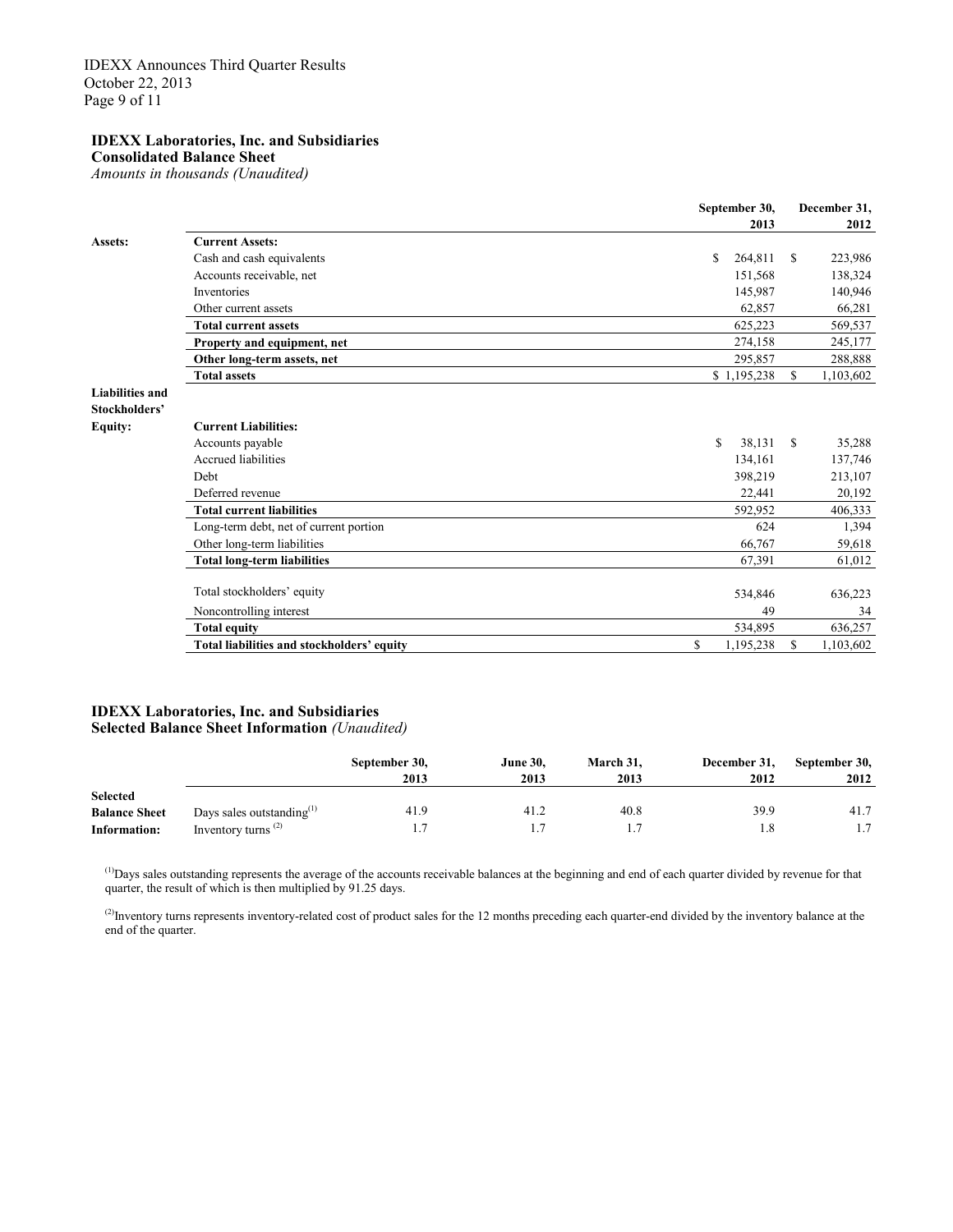#### **IDEXX Laboratories, Inc. and Subsidiaries Consolidated Statement of Cash Flows**

*Amounts in thousands (Unaudited)*

|                   |                                                                               | <b>Nine Months Ended</b><br>September 30,<br>September 30, |    |           |
|-------------------|-------------------------------------------------------------------------------|------------------------------------------------------------|----|-----------|
|                   |                                                                               |                                                            |    |           |
|                   |                                                                               | 2013                                                       |    | 2012      |
| Operating:        | <b>Cash Flows from Operating Activities:</b>                                  |                                                            |    |           |
|                   | Net income                                                                    | \$<br>144,557                                              | \$ | 134,927   |
|                   | Non-cash charges                                                              | 54,083                                                     |    | 49,520    |
|                   | Changes in assets and liabilities                                             | (11, 473)                                                  |    | (20, 777) |
|                   | Tax benefit from share-based compensation arrangements                        | (7, 438)                                                   |    | (10, 182) |
|                   | Net cash provided by operating activities                                     | 179,729                                                    |    | 153,488   |
| <b>Investing:</b> | <b>Cash Flows from Investing Activities:</b>                                  |                                                            |    |           |
|                   | Purchases of property and equipment                                           | (60, 607)                                                  |    | (43,230)  |
|                   | Proceeds from disposition of pharmaceutical product lines                     | 3,500                                                      |    | 3,000     |
|                   | Proceeds from sale of property and equipment                                  |                                                            |    | 45        |
|                   | Acquisition of intangible assets                                              | (1,024)                                                    |    | (900)     |
|                   | Acquisition of a business, net of cash acquired                               | (10, 101)                                                  |    |           |
|                   | Net cash used by investing activities                                         | (68, 232)                                                  |    | (41,085)  |
| <b>Financing:</b> | <b>Cash Flows from Financing Activities:</b>                                  |                                                            |    |           |
|                   | Borrowings (repayment) on revolving credit facilities, net                    | 185,200                                                    |    | (11,000)  |
|                   | Payment of notes payable                                                      | (858)                                                      |    | (682)     |
|                   | Repurchases of common stock                                                   | (282,910)                                                  |    | (91, 152) |
|                   | Proceeds from the exercise of stock options and employee stock purchase plans | 21,734                                                     |    | 17,156    |
|                   | Tax benefit from share-based compensation arrangements                        | 7,438                                                      |    | 10,182    |
|                   | Net cash used by financing activities                                         | (69,396)                                                   |    | (75, 496) |
|                   | Net effect of changes in exchange rates on cash                               | (1,276)                                                    |    | 639       |
|                   | Net increase in cash and cash equivalents                                     | 40,825                                                     |    | 37,546    |
|                   | Cash and cash equivalents, beginning of period                                | 223,986                                                    |    | 183,895   |
|                   | Cash and cash equivalents, end of period                                      | \$<br>264,811                                              | \$ | 221,411   |
|                   |                                                                               |                                                            |    |           |

### **IDEXX Laboratories, Inc. and Subsidiaries**

**Free Cash Flow**(**1)**

*Amounts in thousands (Unaudited)*

|                  |                                                                                              |    | <b>Nine Months Ended</b> |  |               |  |  |  |
|------------------|----------------------------------------------------------------------------------------------|----|--------------------------|--|---------------|--|--|--|
|                  |                                                                                              |    | September 30,            |  | September 30, |  |  |  |
|                  |                                                                                              |    | 2013                     |  | 2012          |  |  |  |
| <b>Free Cash</b> |                                                                                              |    |                          |  |               |  |  |  |
| <b>Flow:</b>     | Net cash provided by operating activities                                                    | S. | 179,729                  |  | 153,488       |  |  |  |
|                  | Royalty prepayment to obtain exclusive patent rights                                         |    | -                        |  | 6.250         |  |  |  |
|                  | Financing cash flows attributable to tax benefits from share-based compensation arrangements |    | 7.438                    |  | 10.182        |  |  |  |
|                  | Purchases of property and equipment                                                          |    | (60, 607)                |  | (43,230)      |  |  |  |
|                  | Free cash flow                                                                               |    | 126,560                  |  | 126,690       |  |  |  |

<sup>(1)</sup> Free cash flow is a non-GAAP measure. We calculate free cash flow as cash generated from operations, excluding our royalty prepayment in the first quarter of 2012, and tax benefits attributable to share-based compensation arrangements, reduced by our investments in fixed assets. We feel free cash flow is a useful measure because it indicates the cash the operations of the business are generating after appropriate reinvestment for recurring investments in fixed assets that are required to operate the business. We believe this is a common financial measure useful to further evaluate the results of operations.